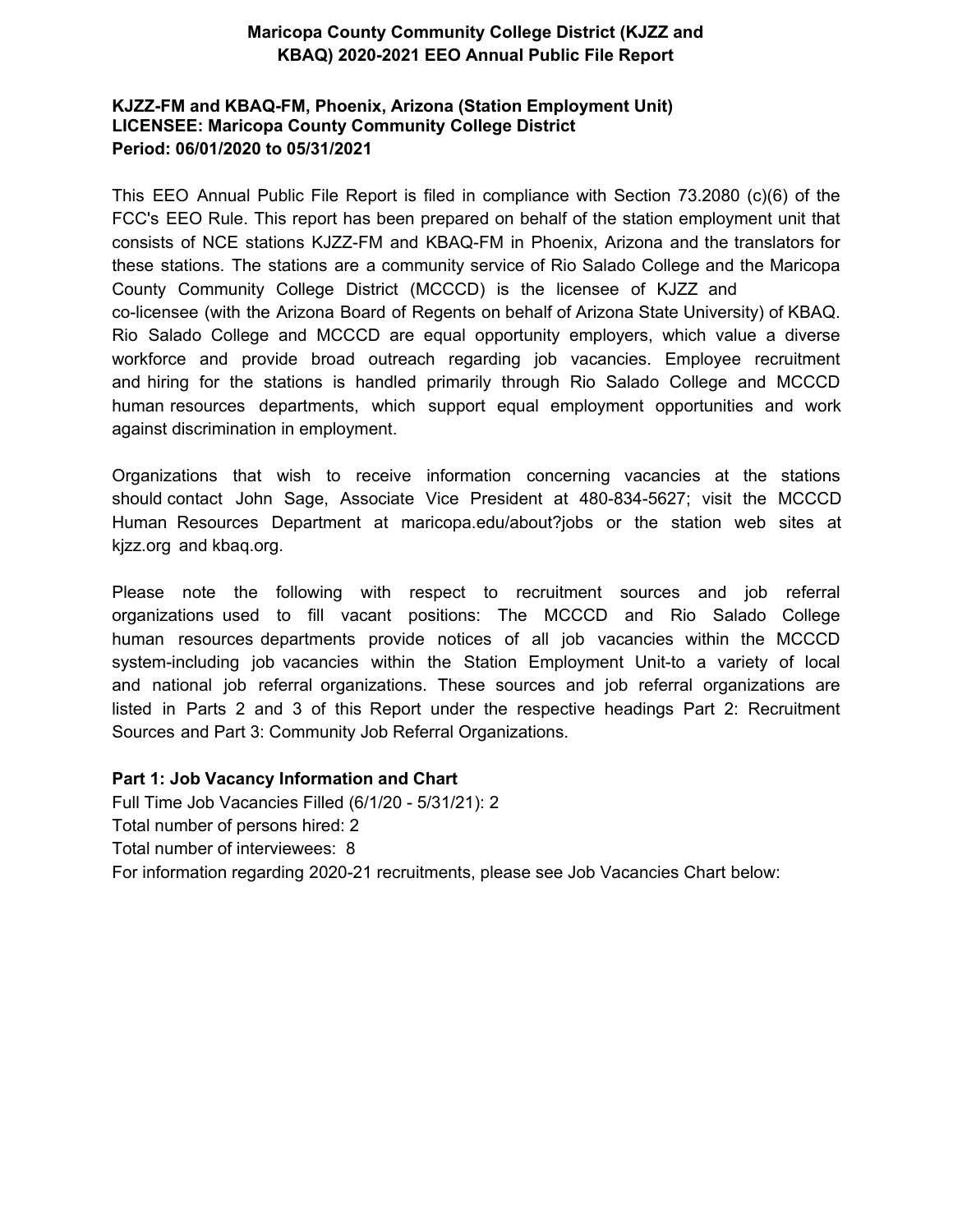| Job ID<br>Number | Job Title                           | Filled    | Total #<br>Interviews | <b>Recruitment Sources for</b><br>Interviewees                                                                      | Recruitment<br>Source for New<br>Hire |
|------------------|-------------------------------------|-----------|-----------------------|---------------------------------------------------------------------------------------------------------------------|---------------------------------------|
| 314150           | <b>Instructor Senior</b>            | 6/15/2020 | $5\phantom{.0}$       | MCCCD Website (2); Higher<br>Ed Jobs (1), KJZZ.org/Jobs (1);<br>Employee Referral (1); Indeed (0);<br>LinkedIn (0). | Employee Referral                     |
| 314264           | <b>Broadcast Producer</b><br>Senior | 7/13/2020 | $\mathbf{3}$          | Indeed (1); Employee Referral<br>(1); LinkedIn (1); KJZZ.org (0);<br>Higher Ed Jobs (0); MCCCD (0).                 | Employee Referral                     |
|                  |                                     |           |                       |                                                                                                                     |                                       |
|                  |                                     |           |                       |                                                                                                                     |                                       |
|                  |                                     |           |                       |                                                                                                                     |                                       |
|                  |                                     |           |                       |                                                                                                                     |                                       |
|                  |                                     |           |                       |                                                                                                                     |                                       |
|                  |                                     |           |                       |                                                                                                                     |                                       |
|                  |                                     |           |                       |                                                                                                                     |                                       |
|                  |                                     |           |                       |                                                                                                                     |                                       |
|                  |                                     |           |                       |                                                                                                                     |                                       |
|                  |                                     |           |                       |                                                                                                                     |                                       |
|                  |                                     |           |                       |                                                                                                                     |                                       |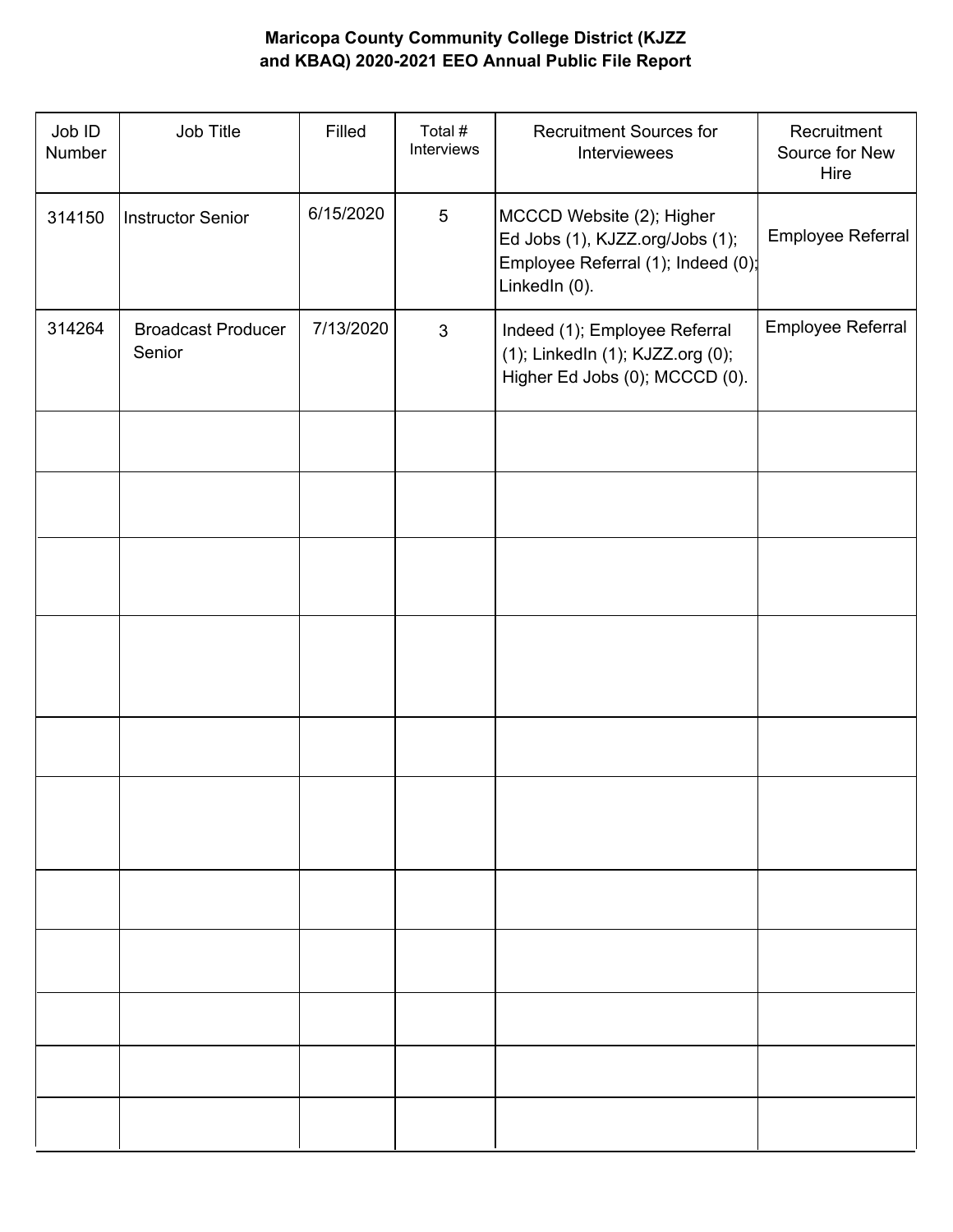#### **Recruitment Sources/Referral Organizations for Interviewees:**

MCCCD Website - 2, Employee Referal - 2, Indeed - 1, Higher Ed Jobs - 1, KJZZ.org/Jobs - 1, LinkedIn - 1.

#### **Part 2: Recruitment Sources Used by KJZZ/KBAQ Station Employment Unit**

A. Rio Salado College, the MCCCD HR **#** department, choose from the following recruitment sources to disseminate information about the 2020-2021 job vacancies at KJZZ and KBAQ.

| Company         | <b>Address</b>                             | Email                                                              | Point of Contact       | Phone          |
|-----------------|--------------------------------------------|--------------------------------------------------------------------|------------------------|----------------|
| KBAQ web site # | 2323 W. 14th<br>Street, Tempe,<br>AZ 85281 | http://kbaq.org/c<br>ontent/employm<br>ent-and-eeo-info<br>rmation | John Sage<br>Assoc. VP | (480) 833-1122 |
| KJZZ web site # | 2323 W. 14th<br>Street, AZ<br>85281        | kjzz.org/jobs                                                      | John Sage<br>Assoc. VP | (480) 834-5627 |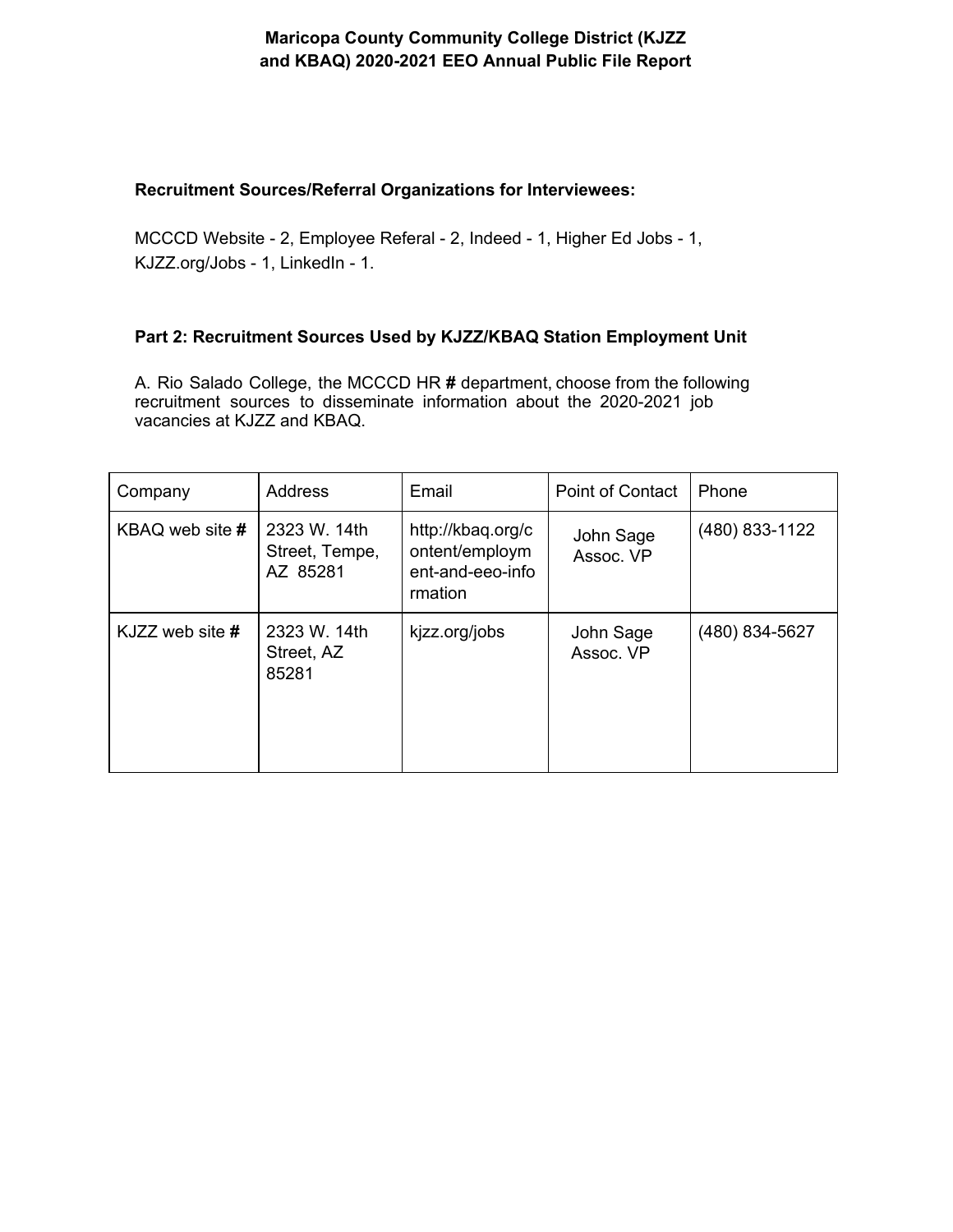| Current +#                                                                        | 6930 Carroll<br>Avenue, Suite<br>525, Takoma<br>Park, MD<br>20912 | http://www.curen<br>t.org/                                                      | David Kramer                   | (301) 270-7240<br>X 35 |
|-----------------------------------------------------------------------------------|-------------------------------------------------------------------|---------------------------------------------------------------------------------|--------------------------------|------------------------|
| Journalism Jobs<br>$+#$                                                           |                                                                   | http://www.journ<br>alismjobs.com/p<br>ost job new.cfm                          | <b>Online Posting</b><br>Entry | 510-508-7386           |
| Greater Public +                                                                  | 401 N. 3rd St<br>Suite 370<br>Minneapolis,<br>MN 55401            | http://greaterpubl<br>ic.org/job-line                                           | <b>Online Posting</b>          | 202-879-9600           |
| University of<br>Arizona #                                                        | 1303 e.<br><b>University Blvd</b><br><b>Ste 411</b><br>Tucson, AZ | Career.Arizona.e<br>du                                                          | <b>Online Posting</b>          | 520-621-2588           |
| <b>Grand Canyon</b><br>University #                                               | 330 W.<br>Camelback Rd.<br>Phoenix, AZ<br>85017                   | https://gcu-csm.s<br>ymplicity.com/e<br>mployers/Career<br>services@gcu.e<br>du | <b>Online Posting</b>          | 602-639-6606           |
| Society of<br><b>Broadcast</b><br>Engineers (SBE)<br><b>National Website</b><br># | 9102 N. Meridan<br>St. Ste 150<br>Indianapolis, IN<br>46260       | www.sbe.org                                                                     | <b>Online Posting</b>          | 317-846-9000           |
| Society Of<br><b>Broadcast</b><br>Engineers<br>(Phoenix<br>Chapter 9 - SBE<br>#   | P.O.Box 615<br>Phoenix, AZ<br>85001                               | http://www.sbe9.<br>org                                                         | <b>Online Posting</b>          |                        |
|                                                                                   |                                                                   |                                                                                 |                                |                        |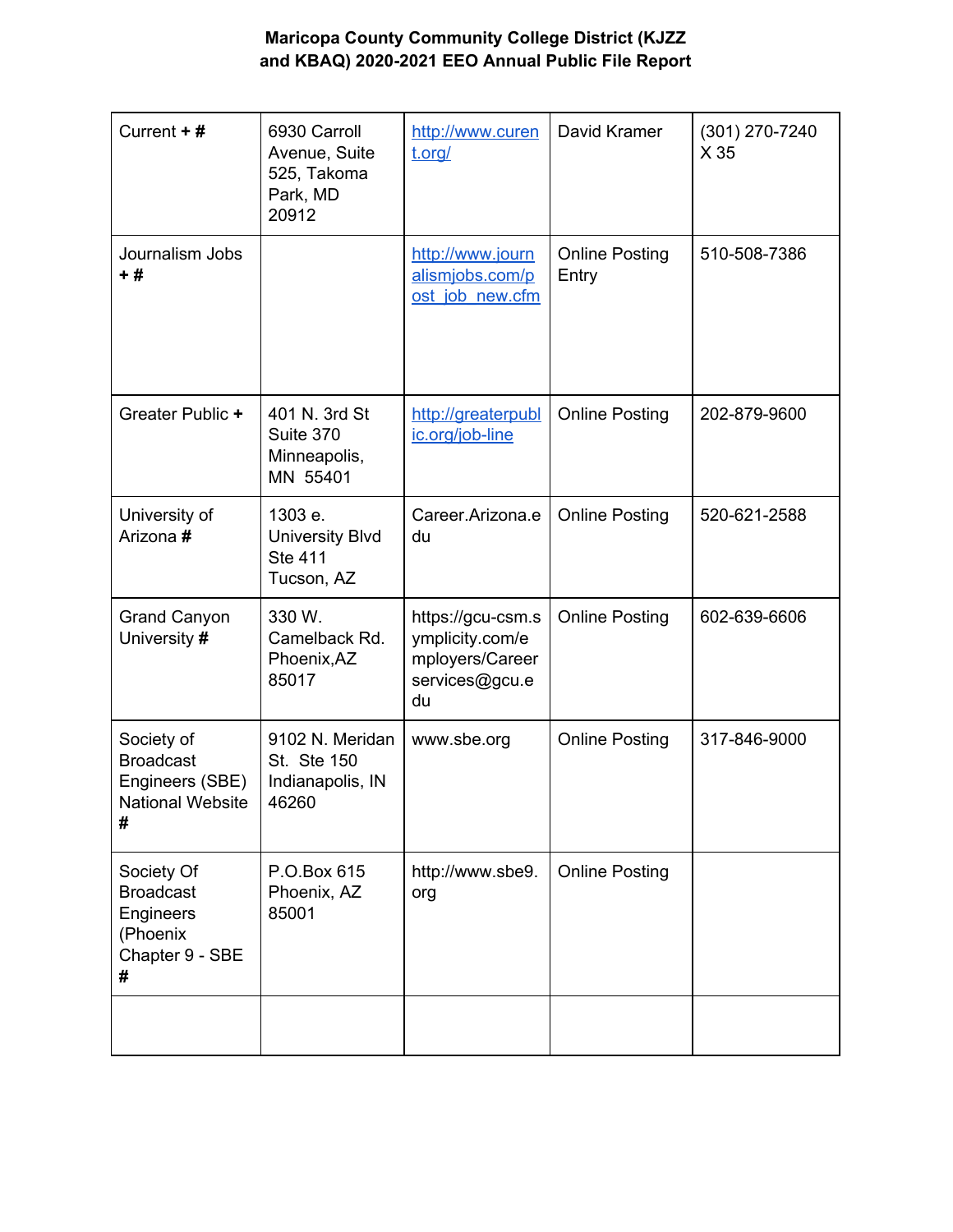| <b>National Alliance</b><br>of State<br><b>Broadcaster</b><br>Association<br>$(NASBA)$ # |                                                                                          | http://www.nasb<br>aonline.net/   | <b>Online Posting</b>   |                |
|------------------------------------------------------------------------------------------|------------------------------------------------------------------------------------------|-----------------------------------|-------------------------|----------------|
| Higher Ed Jobs #                                                                         |                                                                                          | www.higheredjobs<br>.com          | <b>Online Posting</b>   |                |
| Pub Tech #                                                                               |                                                                                          | pubtech@lists.p<br>ubtech.org     | <b>Online Posting</b>   |                |
| Arizona<br><b>Broadcasters</b><br>Association #                                          | 426 N. 44th St.<br><b>Ste 310</b><br>Phoenix, AZ<br>85008                                | http://www.azbro<br>adcasters.org | <b>Online Posting</b>   | 602-252-4833   |
| Northern Arizona<br>University #                                                         |                                                                                          | http://nau.edu                    | <b>Online Posting</b>   | 928-523-9011   |
| <b>ASU Lodestar</b><br>Center for<br>Philanthropy<br>Nonprofit<br>Innovation #           | 300 E. Lemon<br>St. Tempe, AZ<br>85281                                                   | https://lodestar.a<br>su.edu/jobs | <b>Online Posting</b>   | 480-965-2100   |
| Arizona<br>Interscholastic<br><b>Press</b><br>Association #                              | 1001 N. Central<br>Ave., Suite 670<br>Phoenix,<br>Arizona<br>85004-1947                  | azstudentpress@g<br>mail.com      | <b>Melanie Allen</b>    | 602-261-7655   |
| Journalism<br>Education<br>Association #                                                 | 828<br>Mid-Campus<br>Drive South 105<br><b>Kedzie Hall</b><br>Manhattan, KS<br>66506-150 | staff@jea.org                     | <b>Connie Fulkerson</b> | 866-532-5532   |
| LinkedIn#                                                                                | 2029 Stierlin Ct,<br>Mountain View,<br>CA 94043                                          | press@linkedin.co<br>m            | <b>Online Posting</b>   | 1-855-655-5653 |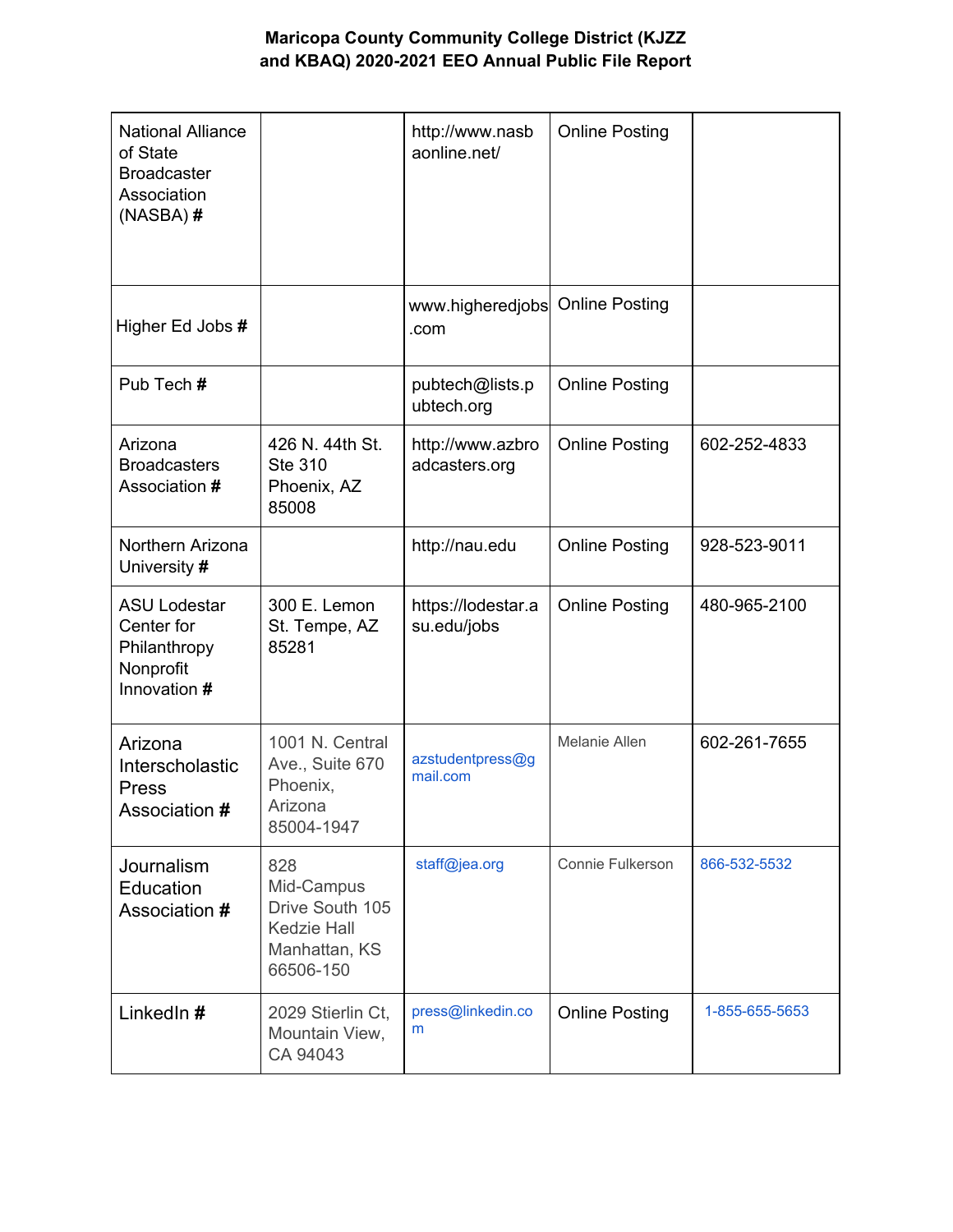| <b>SPOT 127</b><br>Social Media #                                             | 3701 W Thomas<br>Rd Phoenix AZ<br>8501                        | lpastori@rioradio<br>.org                                                | Linda Pastori         | 480-834-5627                          |
|-------------------------------------------------------------------------------|---------------------------------------------------------------|--------------------------------------------------------------------------|-----------------------|---------------------------------------|
| Corporation for<br>Public<br><b>Broadcasting</b><br>$(CPB) + #$               | 401 9th St. NW,<br>Washington,<br>D.C. 20004                  | http://www.cpb.o<br>rg/jobline/                                          | <b>Online Posting</b> | 202-879-9600                          |
| <b>Northwestern</b><br>Medill School of<br>Journalism #                       | 1845 Sheridan<br>Rd. Evanston, IL<br>60208                    | http://www.medill<br>.northwestern.ed<br>u/career-service<br>s/employers | <b>OnLine Posting</b> | 847-467-6231                          |
| Asian American<br><b>Journalist</b><br>Association<br>$(AAJA) + #$            | 5 Thirds Street.<br>Suite 1108. San<br>Francisco, CA<br>94103 | national@aajaor<br><u>q/</u>                                             | <b>Online Posting</b> | 415-346-2051                          |
| <b>National</b><br>Association of<br>Hispanic<br>Journalist<br>$(NAHJ) + #$   | 1050 Connicut<br>Ave NW, 5th<br>Floor,<br>Washington, DC      | http://nahj.org/                                                         | <b>OnLine Posting</b> | 202-853-7754<br>Alberto A.<br>Mendoza |
| MCCCD Website #                                                               | 2414 W. 14th<br>St.<br>Tempe, AZ<br>85281                     | http://www.maric<br>opa.edu                                              | <b>Online Posting</b> | 480-731-8000                          |
| <b>National</b><br>Association of<br><b>Black Journalists</b><br>$(NABJ) + #$ | 8800 Lakewood<br>Dr. #117<br>Windsor, CA<br>95492             | www.nabj.org/                                                            | <b>Online Posting</b> | 626-792-3846                          |
| Radio Ink #                                                                   |                                                               | http://www.radioi<br>nk.com/jobs.asp                                     | <b>Online Posting</b> |                                       |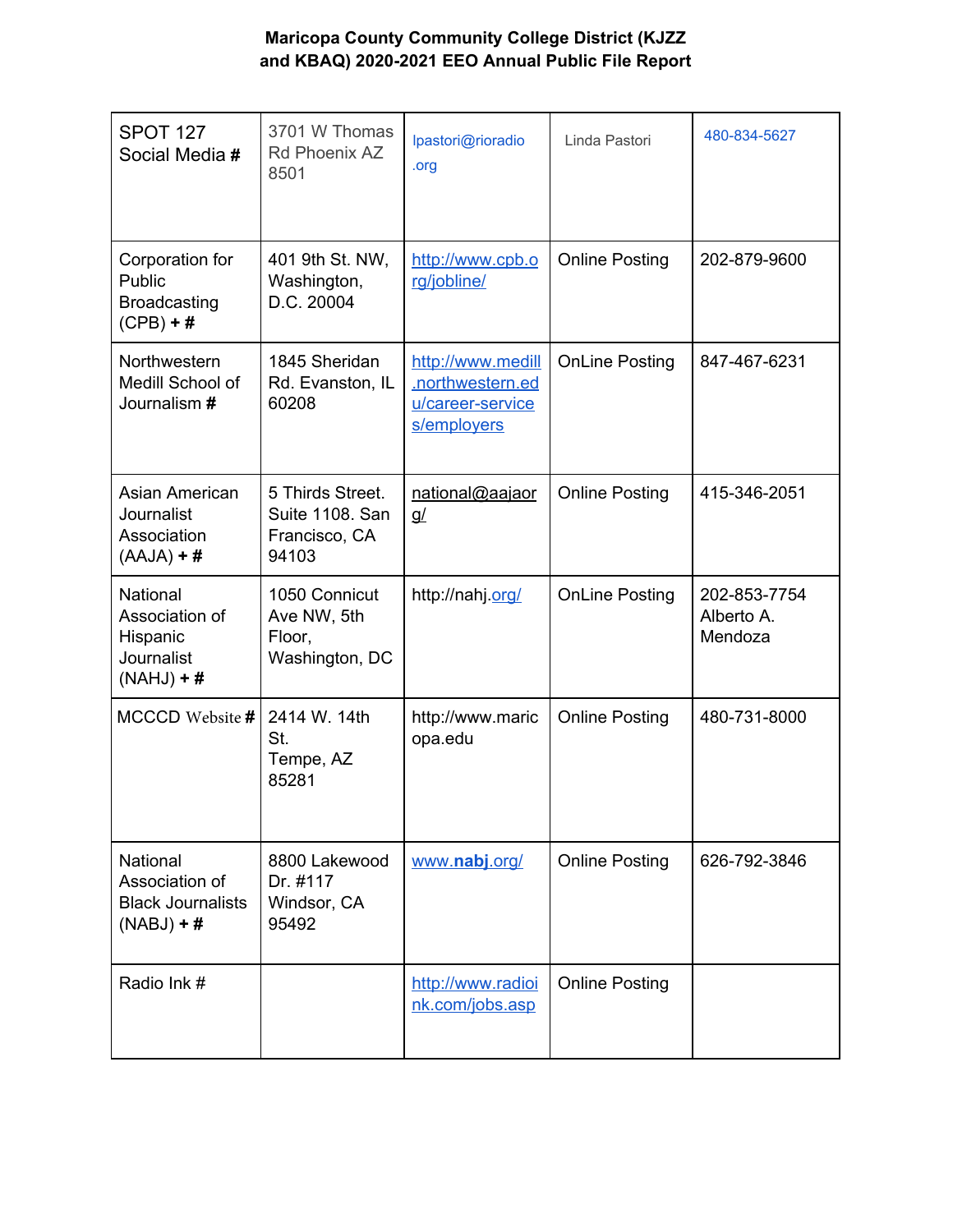| IRE -<br>Investigative<br>reporters and<br>Editors #      | 141 Neff Annex,<br>Missouri School<br>of Journalism.<br>Columbia, MO<br>65211 | https://www.ire.o<br>rg/jobs/post-job/                                   | Email job listing<br>to<br>jobpostings@nic<br>ar.org                                                                  | 573-882-2042                                                                                                                               |
|-----------------------------------------------------------|-------------------------------------------------------------------------------|--------------------------------------------------------------------------|-----------------------------------------------------------------------------------------------------------------------|--------------------------------------------------------------------------------------------------------------------------------------------|
| National<br>Association of<br><b>Science Writers</b><br># | PO Box 7905<br>Berkeley, CA<br>94707                                          | https://www.nas<br>w.org/advertise-<br>sciencewriters                    | <b>Online Posting</b>                                                                                                 |                                                                                                                                            |
| Jobing.com #                                              |                                                                               | Jobing.com                                                               | <b>Online Posting</b>                                                                                                 |                                                                                                                                            |
| <b>Journalism Next</b><br>#                               |                                                                               | www.journalis<br>mnext.com                                               | <b>Online Posting</b>                                                                                                 |                                                                                                                                            |
| <b>Online News</b><br>Association +                       |                                                                               | http://journalist<br>s.org/                                              | <b>Online Posting</b>                                                                                                 |                                                                                                                                            |
| <b>Public Radio</b><br>News Link (List<br>Serve) +        | 480 Cedar<br>Street. St. Paul,<br>MN 55101                                    | Newslink@mpr.o<br>rg                                                     | Email sent out<br>on a daily basis                                                                                    | 651-290-1500                                                                                                                               |
| Social Media<br>Linkedin #                                |                                                                               | https://www.linke<br>din.com/job/q-we<br>b-software-devel<br>oper-jobs   | <b>Online Posting</b>                                                                                                 |                                                                                                                                            |
| Career Builder #                                          |                                                                               | http://www.caree<br>rbuilder.com/job<br>s/keyword/softw<br>are-developer |                                                                                                                       |                                                                                                                                            |
| Indeed $#$                                                |                                                                               | https://www.inde<br>ed.com/                                              | <b>Online Posting</b>                                                                                                 |                                                                                                                                            |
| Livingston<br>Associates'<br>website and<br>database +    | 3000 Chestnut<br>Ave, Ste 208,<br>Baltimore, MD,<br>21211                     | http://www.living<br>stonassociates.n<br>et/                             | Online posting<br>Jobflash<br>announcements<br>- emails to<br>targeted<br>individuals in<br>our candidate<br>database | (410) 243-1974<br>- Livingston<br>Associates' main<br>phone number<br>Contact:<br>Adam<br>Livingston;<br>adam@livingsto<br>nassociates.net |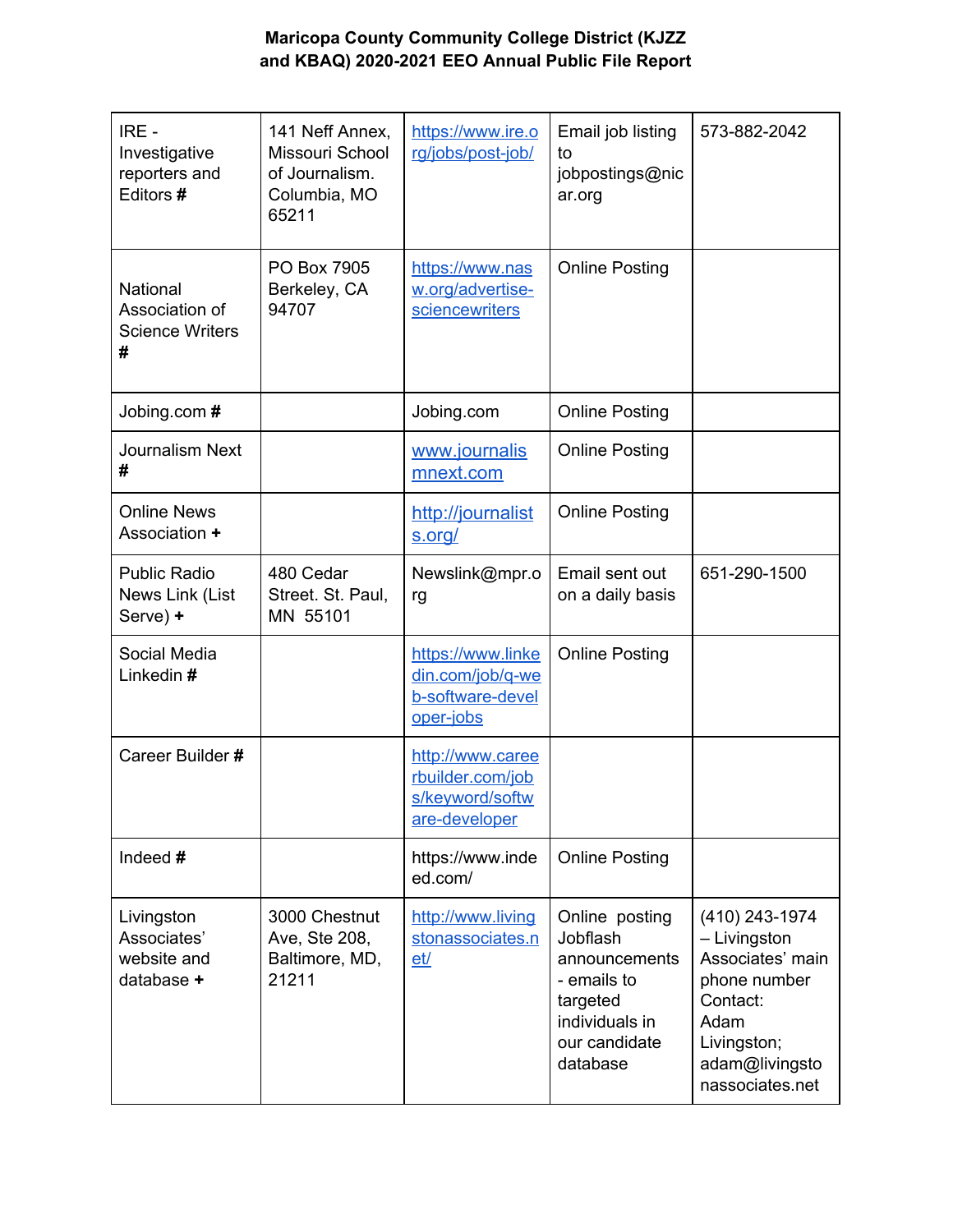| Mediabistro +                                                                | 825 8th Avenue,<br>29th Floor, New<br>York, NY 10019                                                                  | https://www.med<br>iabistro.com/jobs                          | <b>Online Posting</b>                                                                | (800) 205-7792                                                                               |
|------------------------------------------------------------------------------|-----------------------------------------------------------------------------------------------------------------------|---------------------------------------------------------------|--------------------------------------------------------------------------------------|----------------------------------------------------------------------------------------------|
| National<br>Educational<br>Telecommunicati<br>ons Association<br>$(NETA) +$  | 939 South<br>Stadium Road,<br>Columbia, SC<br>29201;                                                                  | http://www.netao<br>nline.org/jobs.ht<br>m                    | <b>Online Posting</b>                                                                | Maryanne<br>Schuessler;<br>email positions<br>$\mathsf{to}$ :<br>maryanne@neta<br>online.org |
| <b>Public Radio</b><br><b>News Directors</b><br>Incorporated<br>(PRNDI) +    | P.O. Box 838,<br>Sturgis, SD<br>57785;                                                                                | http://prndi.org/<br>term/jobs-0                              | <b>Christine Paige</b><br>Diers; email<br>positions to:<br>cpaigediers@g<br>mail.com | $(605)$ 490-3033                                                                             |
| <b>Radio Television</b><br><b>Digital News</b><br>Association<br>$(RTDNA) +$ | <b>The National</b><br><b>Press Building</b><br>529 14th Street,<br>NW, Suite 1240<br>Washington,<br>D.C. 20045       | http://www.rtdna.<br><u>org/</u>                              | <b>Online Posting</b>                                                                | (202) 662-7257<br>Karen Hansen;<br>karenh@rtdna.or<br>g                                      |
| <b>Public Media</b><br><b>Business</b><br>Association<br>$(PMBA)$ +          | 7918 Jones<br>Branch Drive,<br>Suite 300,<br>McLean, VA<br>22102                                                      | http://www.pbma<br>.org/node/312                              | <b>Online Posting</b>                                                                | info@pmbaonlin<br>e.org                                                                      |
| All Access +                                                                 | 24955 Pacific<br>Coast Highway,<br>C303, Malibu,<br>CA, 90265;                                                        | http://www.allacc<br>ess.com/forum/vi<br>ewforum.php?f=<br>10 | <b>Online Posting</b>                                                                | $(310)$ 457-6616                                                                             |
| <b>Industry Listserv</b><br>Announcement-<br>Pubradio +                      |                                                                                                                       | pubradio@lists.p<br>ubradio.org                               |                                                                                      | email to the<br>listserv                                                                     |
| SPJ - Society of<br>Professional<br>Journalists +                            | Eugene S.<br><b>Pulliam National</b><br>Journalism<br>Center<br>3909 N.<br>Meridian St.,<br>Indianapolis, IN<br>46208 | http://jobs.spj.or<br>g/jobs/                                 | <b>Online Posting</b>                                                                | $(317)$ 927-8000                                                                             |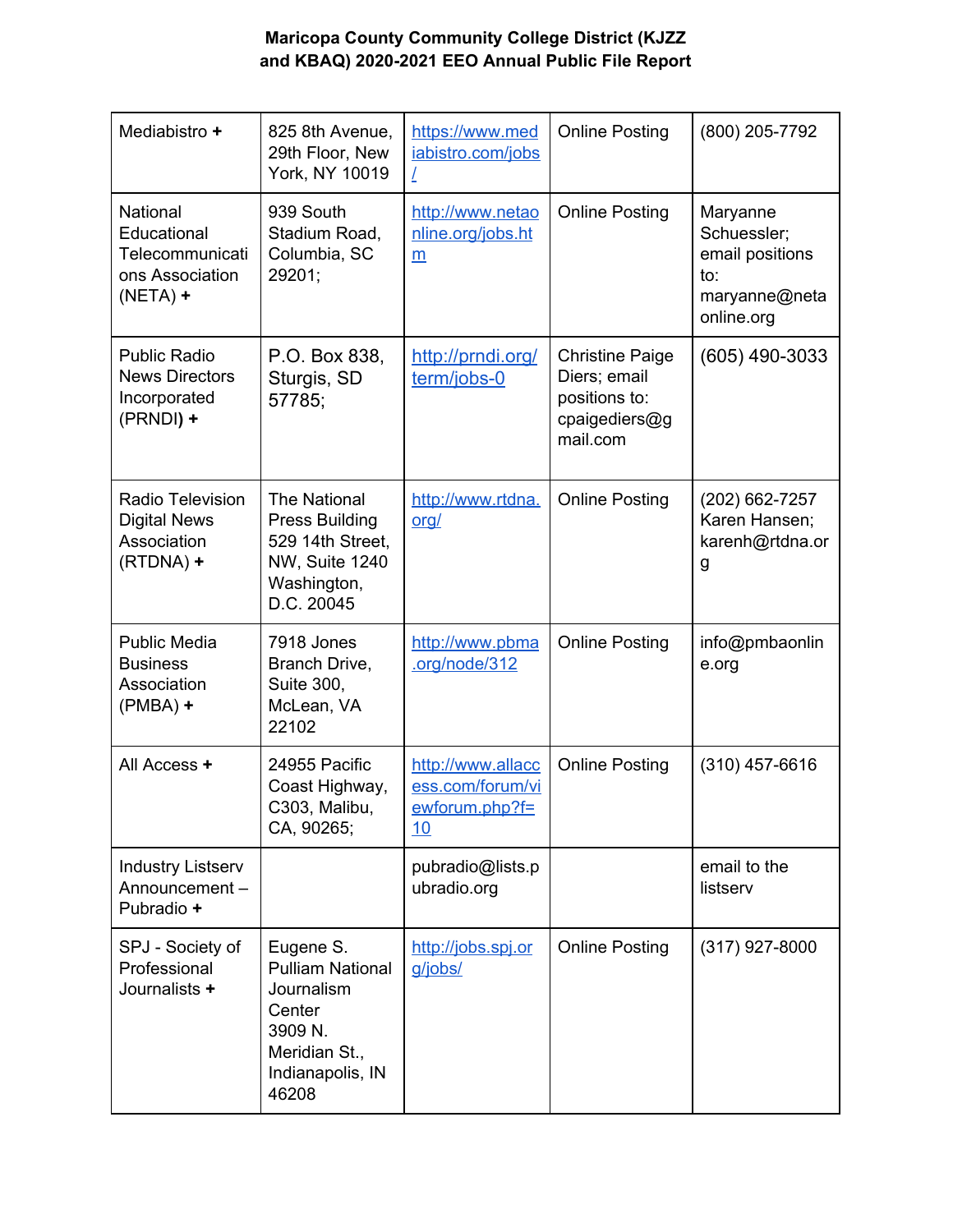| Poynter Institute                                                                         | The Poynter<br>Institute, 801<br><b>Third Street</b><br>South, St.<br>Petersburg, FL<br>33701 | http://careers.po<br>ynter.org/                                                                                                                                                          | <b>Online Posting</b> | (727) 821-9494<br>Poynter's job<br>board hosted by<br>mediajobsconne<br>ction /<br>RealMatch, part<br>of<br><b>TheJobNetwork</b><br><b>TM</b><br>RealMatch Inc.,<br>HQ, 205<br>Lexington Ave,<br>8th Floor, NY,<br>NY 10016<br>732-659-6410 |
|-------------------------------------------------------------------------------------------|-----------------------------------------------------------------------------------------------|------------------------------------------------------------------------------------------------------------------------------------------------------------------------------------------|-----------------------|---------------------------------------------------------------------------------------------------------------------------------------------------------------------------------------------------------------------------------------------|
| <b>National</b><br>Association for<br>Multi-Ethnicity in<br>Communications<br>$(NAMIC) +$ | 50 Broad Street,<br>Suite 1801 New<br>York, NY 10004                                          | http://namic.co<br>m/job-bank/                                                                                                                                                           | <b>Online Posting</b> | (212) 594.5985;<br>info@namic.com                                                                                                                                                                                                           |
| NAMAC-<br><b>National Alliance</b><br>for Media Arts +<br>Culture +                       | 145 9th St #250,<br>San Francisco,<br>CA 94103                                                | http://www.nama<br>c.org/job-bank/<br>As of 01.01.17 is<br>now The<br>Alliance - The<br><b>ALLIANCE</b> for<br>Media Arts +<br>Culture<br>http://www.thealli<br>ance.media/job-<br>bank/ | <b>Online Posting</b> | (415) 431-1391                                                                                                                                                                                                                              |
| TV and Radio<br>Jobs +                                                                    | PO Box 7049,<br>Charlottesville<br>VA 22906 US                                                | http://tvandradi<br>ojobs.com/cgi-<br>bin/classifieds/<br>classifieds.cgi?<br>add item butto<br>$n = on$                                                                                 | <b>Online Posting</b> |                                                                                                                                                                                                                                             |
| <b>RADIO ONLINE</b>                                                                       | 3500 Tripp<br>Avenue,<br>Amarillo TX<br>79121-1637                                            | http://jobs.radio<br>-online.com/cqi<br>-bin/rol.exe/job<br><u>s list</u>                                                                                                                | <b>Online Posting</b> |                                                                                                                                                                                                                                             |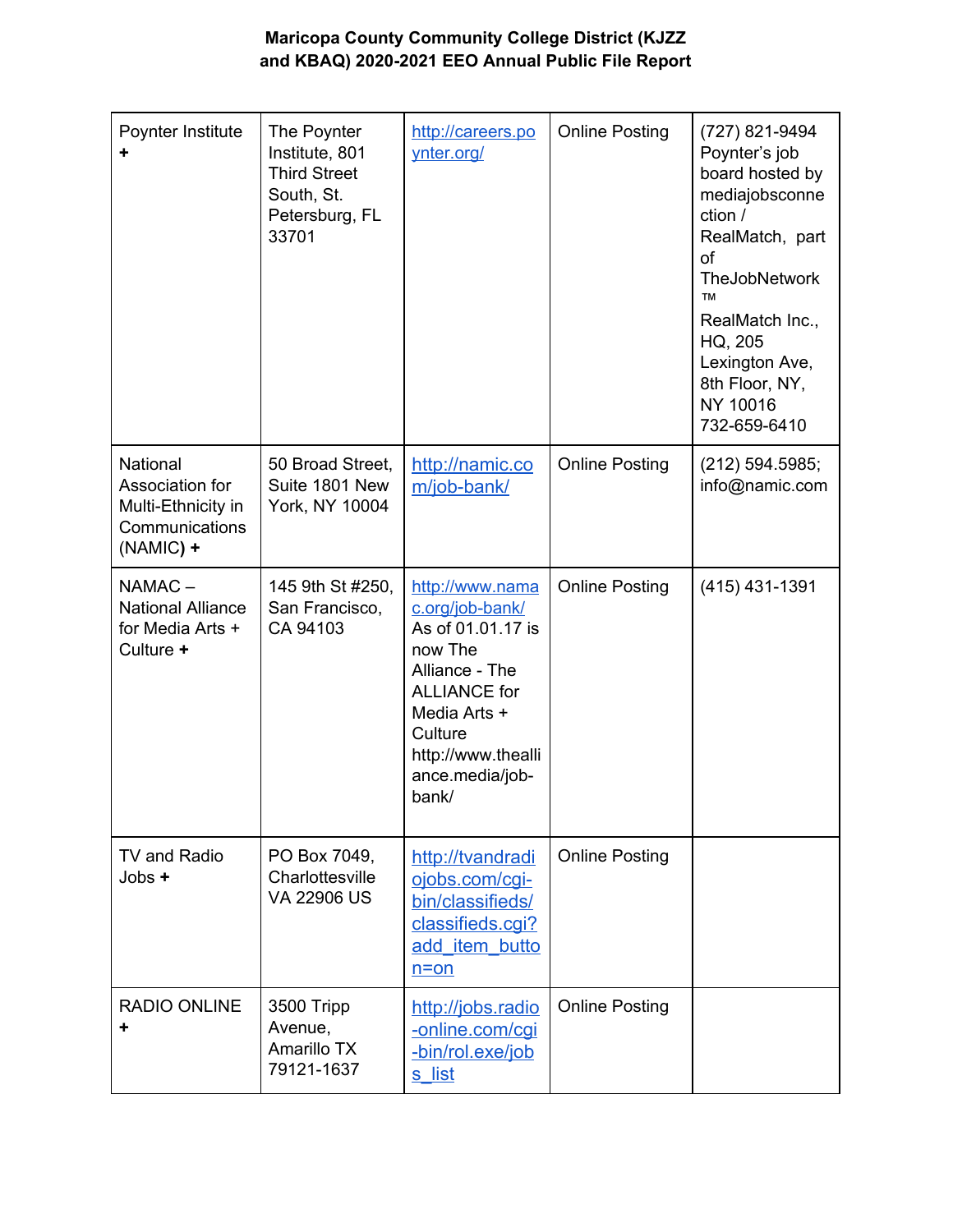| Radio and<br>Production<br>Magazine +                           | PO Box<br>630071, Irving,<br><b>TX</b><br>75063-0071                               | https://www.rap<br>mag.com/                              | <b>Online Posting</b>                                          | (972) 432-8100                                                                |
|-----------------------------------------------------------------|------------------------------------------------------------------------------------|----------------------------------------------------------|----------------------------------------------------------------|-------------------------------------------------------------------------------|
| Radio &<br>Television<br><b>Business Report</b><br>٠            | PO Box 6633,<br>Woodbridge,<br>VA 22195                                            | http://rbr.com/cla<br>ssifieds/submit-a<br>-media-job/   | <b>Online Posting</b>                                          | (703) 490-3099                                                                |
| National<br>Hispanic Media<br>Coalition +                       | 55 S Grand<br>Avenue,<br>Pasadena, CA<br>91105                                     | http://www.nhmc<br>.org/<br>http://www.nhmc<br>.org/jobs | email job listings<br>to<br>info@nhmc.org                      | (626) 792-6462                                                                |
| Social Media Job<br>Posting $-$<br>LinkedIn +                   | (410) 243-1974<br>- Livingston<br>Associates                                       |                                                          | Ad set up by<br>Adam<br>Livingston or<br><b>Julie Anderson</b> | adam@livingsto<br>nassociates.net<br>or<br>julie@livingstona<br>ssociates.net |
| Social Media<br>Platforms- Paid<br>Ads<br>Twitter<br>Facebook + | (410) 243-1974<br>- Livingston<br>Associates                                       |                                                          | Ad set up by<br>Adam<br>Livingston or<br><b>Julie Anderson</b> | adam@livingsto<br>nassociates.net<br>or<br>julie@livingstona<br>ssociates.net |
| <b>Online News</b><br>Association +                             | 1111 North<br><b>Capitol Street</b><br>NE, Sixth Floor,<br>Washington, DC<br>20002 | http://journalists.<br>org/resources/ca<br>reer-center/  | <b>Online Posting</b>                                          | 202-503-9222;<br>support@journali<br>sts.org                                  |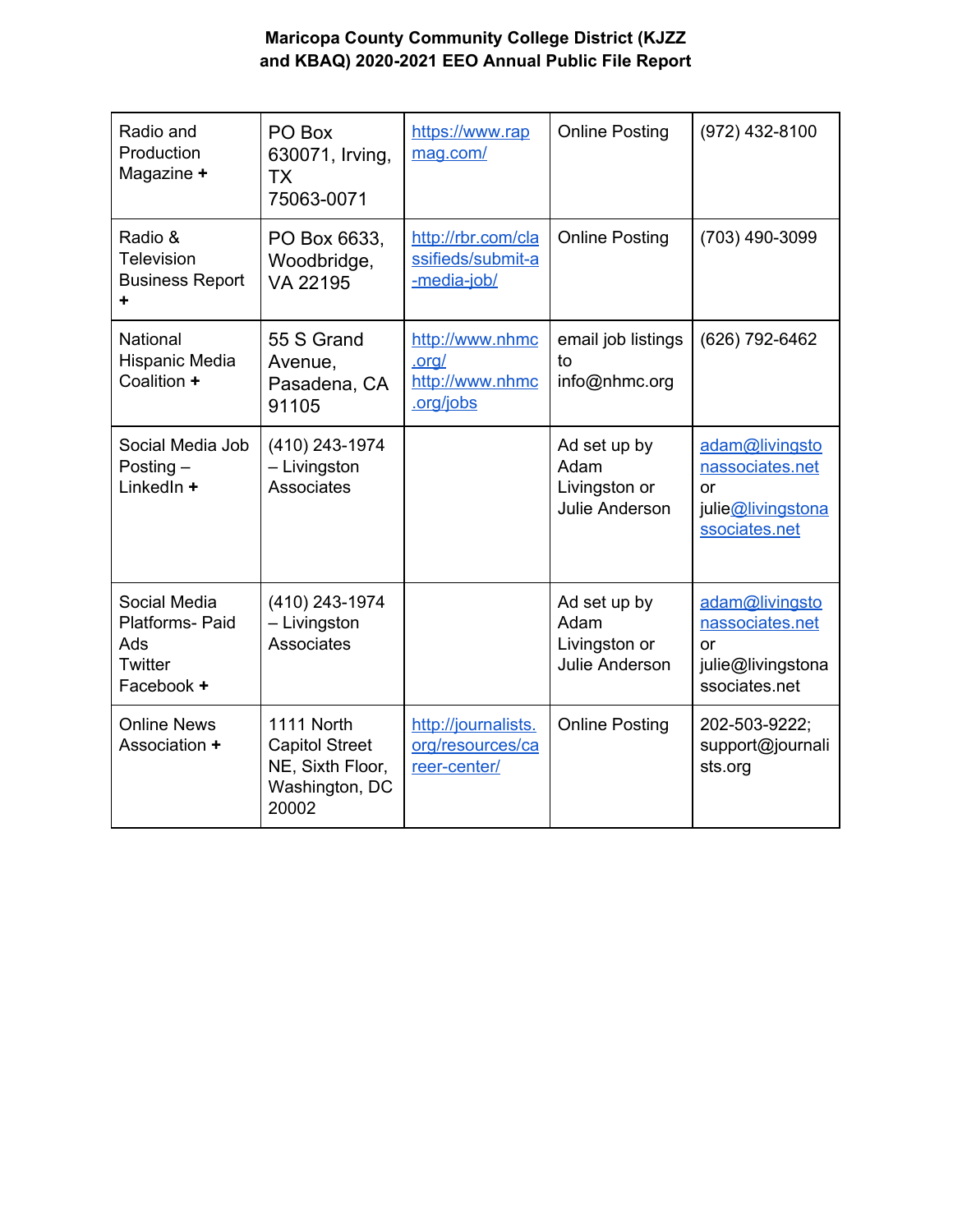#### **Part 3: Community Job Referral Organizations**

WRCBAA - Western Region Council on Black American Affairs - Maricopa Chapter- 2411 W. 14th St.- Tempe, AZ 85281 (480) 731-8000

Walter Cronkite School of Journalism and Mass Communications (ASU) \* 555 N. Central Ave, Phoenix, AZ 85004 (602) 496-5555

Devry University - 2149 W. Dunlap Ave. Phoenix,AZ 85021 Diana Navarro 602-749-4554 dnavarro@devry.edu

Grand Canyon University - 330 W. Camelback Rd. Phoenix,AZ 85017 https://gcu-csm.symplicity.com/employers/Careerservices@gcu.edu 602-639-6606

University of Arizona - 1303 e. University Blvd Ste 411 Tucson, AZ Career.Arizona.edu 520-621-2588

MCCCD **-** 2414 W. 14th St.Tempe, AZ 85281 [http://www.maricopa.edu](http://www.maricopa.edu/) 480-731-8000

Northwestern Medill School of Journalism1845 Sheridan Rd. Evanston, IL 60208 [http://www.medill.northwestern.edu/career-services/employers](http://www.medill.northwestern.edu/career-services/employers/) 847-467-6231

Northern Arizona University [http://nau.edu](http://nau.edu/) 928-523-9011

ASU Lodestar Center for Philanthropy Nonprofit Innovation 300 E. Lemon St. Tempe, AZ 85281 480-965-2100